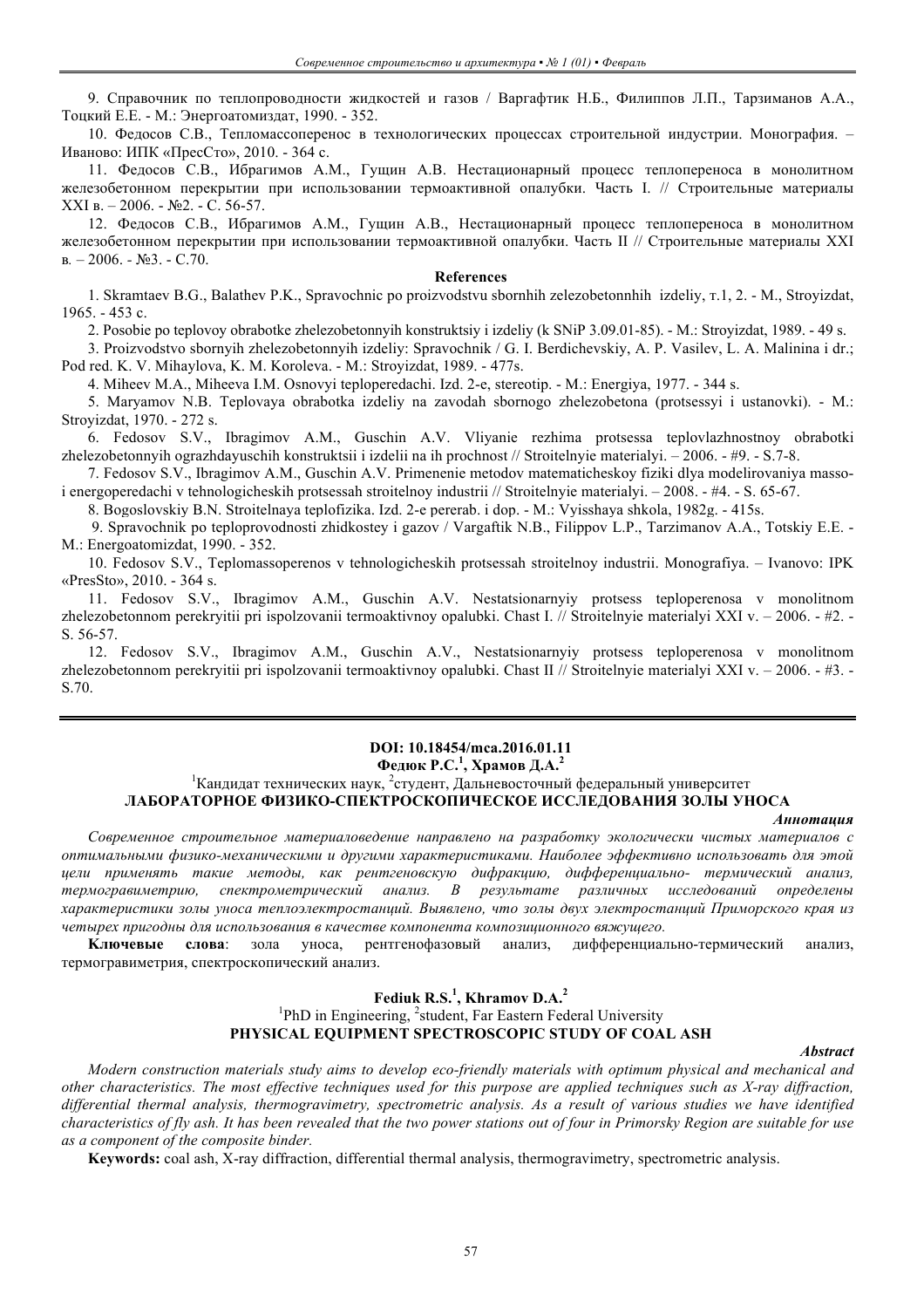### **Introduction**

n the development of composite building materials, requires a comprehensive study of their components. In the modern building materials science applied techniques such as X-ray phase analysis, differential thermal analysis, thermogravimetry, spectrometric analysis. In the development of composite building materials, requires a comprehensive<br>modern building materials science applied techniques such as X-ray phase ana<br>thermogravimetry, spectrometric analysis.<br>Research has cast such add

## **X-ray analysis**

Investigation of the mineral composition and the structure was analyzed by X-ray analysis Powder X-ray diffractometer D8 Advance Company Bruker AXS (Fig. 1).

X-ray diffraction - a non-destructive method for the analysis of substances in powder form [1,2,3]. Provides the ability to conduct qualitative and quantitative analysis of crystalline phases of establishing the crystal structure of inorganic, organic, organometallic and metal complex compounds in polycrystalline form, the establishment of polycrystalline materials, the degree of crystallinity of polymers.

In the study used the database ICDD PDF-2 and Crystallography Open Database. Quantitative phase analysis is possible for 345 industrially important phases contained in the database TOPAS Structure Database, as well as for the phases of known structure.





Fig. 1 – X-ray powder D8 Advance diffractometer Fig. 2 – Thermogravimetric analyzer Shimadzu DTG-60 H

The software package allows you to accurately determine the atomic structure of objects of inorganic, organic, organometallic and bioorganic origin. Using software DIFFRAC PLUS DQUANT can be carried out semi-quantitative analysis for the other phases. For polycrystalline materials can be calculated lattice parameters, deformation stresses the value of the crystallites in the powder, atomic structure, structural strain distribution. It is also possible for the structural analysis of the amorphous samples. The method of shooting: Bragg-Brentano. Options include high-speed position-sensitive detector VANTEC-1.

# **Differential thermal analysis and thermogravimetry**

Depending upon heating latched indicators are following methods of thermal analysis:

- differential thermal analysis (DTA) - shows the change in energy of the system (sample) [4,5,6];

- thermogravimetry (TG) - change in mass [7,8,9].

Derivatograms samples were obtained from thermogravimetric analyzer Shimadzu DTG-60H (Fig. 2). Program heating furnaces from 20 to 1500° C is carried out electronically heater at 20°C/min. Platinum thermocouple with an accuracy of 5°C temperature measurement (T), the scan speed at 2.5 mm/min a four-channel recorder signal is recorded on the paper. The temperature difference (ΔT) between the studied substance and a standard proportional to the thermal effect, can be written as the DTA curve (sensitivity of 500 mV). Simultaneously with the DTA curve is being recorded curve of weight loss (TG) and its derivative (DTG) (sensitivity of 500 mV). Sample weight of 113 mg. Weighing accuracy of 0.05 mg.

## **Determination of radioactive materials**

In the course of analysis of the literature, it was found that the ash has some TPP radioactivity. Due to the fact that the concept of modern construction is aimed at creating conditions for environmental safety of the home, it was necessary to quantitatively check the background radiation of these materials [10,11,12].

Specific (volume) activity of beta- and gamma-emitting nuclides in the sample is determined by counting spectrometric method using a universal spectrometric complex USС "Gamma Plus" (Fig. 3).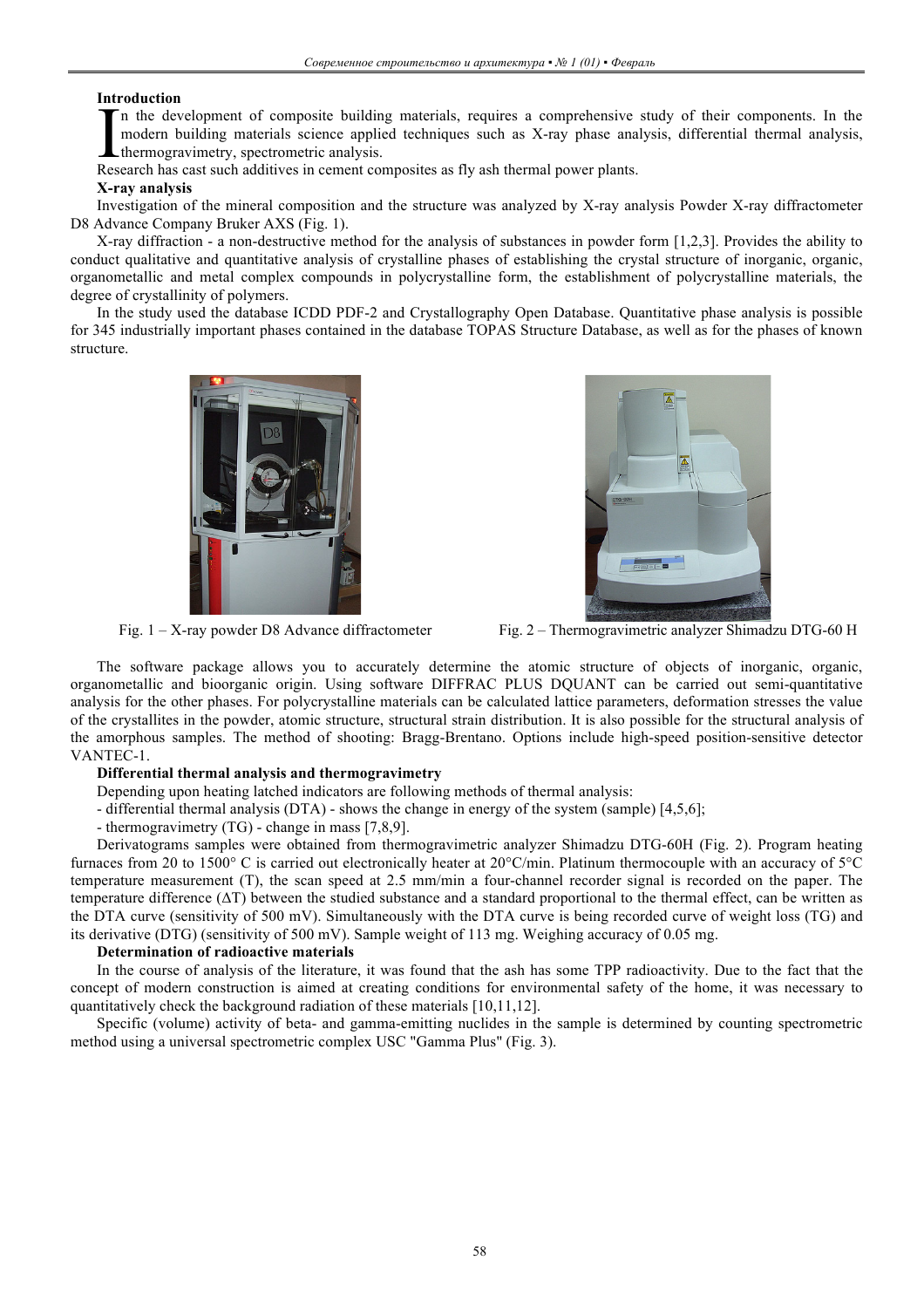

Fig. 3 – Universal spectrometric complex USС "Gamma Plus".

The study was conducted according to the requirements of the following normative documents: GOST 27451-87 "Means of measuring ionizing radiation. General specifications", GOST 26864-86 "Spectrometers of energies of ionizing radiation. Methods of measurement of basic parameters", TU 4362-002-46554900-06 "Universal complex spectrometric USC "Gamma Plus." Technical specifications ".

The principle of operation is based on the complex transformation in the working volume of the detector energy gamma rays and beta particles in flashes of light (scintillation), the intensity of which is proportional to the energy lost by the gammaquantum and beta-particle detector.

Flashes of light entering the photoelectric amplifier (PMT), converted into a stream of electrons that propagate under the influence of the applied potential difference, resulting in the formation of the photomultiplier output pulses of electric current whose amplitude is proportional to the particle energy is lost in the detector. This fact provides the possibility in principle of measuring the energy spectrum of the detected gamma - or beta radiation.

A signal detecting unit is amplified, shaped and converted into a pulse voltage. This pulse is applied to the input of analogto-digital converter, where it is sorted in amplitude is converted into a digital code that allows you to record and store the information received in the computer's memory.

### **Physical-spectroscopic study of CHP fly ash**

Object of study is the largest thermal power plant fly ash Primorye Territory: Vladivostok TPP-2, Artem CHP, Primorye SRPS and Partisansk Power Plant. An important factor is the possibility of individual selection of dry ash that is currently under way in these thermal power plants.

Given the focus of modern science to the development and use of environmentally friendly materials have been evaluated radioactivity ash. Ash as a function of the total effective specific activity of natural radionuclides *Aeff* to 370 Bq/kg is used for the production of materials, products and structures, residential and public buildings.

The results of determination of specific effective activity of fly ash on spectrometric complex "USK Gamma Plus" are given in tab. 1.

Ashes of Vladivostok TPP-2 and Artem TPP belong to the first class of materials (less than 370 Bq / kg) in accordance with GOST 30108-94 "Building materials and products. Determination of the specific effective activity of natural radionuclides." This material can be used for all kinds of construction work.

Ashes of Primorye SRPS and Partisansk Power Plant exceed the permissible parameters of radioactivity, so not suitable for use in construction.

| Parameter                                                              | The measurement result $A$ (Bq/kg) |                   |                 |                                  |
|------------------------------------------------------------------------|------------------------------------|-------------------|-----------------|----------------------------------|
|                                                                        | <b>Primorye SRPS</b>               | Vladivostok TPP-2 | Artem CHP       | <b>Partisansk Power</b><br>Plant |
| $^{40}$ K<br>Activity                                                  | $496.9 \pm 101$                    | $392\pm89$        | $342\pm68$      | $516,9 \pm 101$                  |
| Activity $^{232}$ Th                                                   | $153.6 \pm 20.3$                   | $31,5 \pm 19,7$   | $29,5 \pm 15,7$ | $193,2\pm 22,3$                  |
| Activity <sup>226</sup> Ra                                             | $163,1\pm9,36$                     | $37,63\pm 6,32$   | $27,23\pm5,93$  | $113,1\pm 6,37$                  |
| $A_{\text{eff}} = A_{\text{Ra}} + 1.31 A_{\text{Th}}$<br>$+0.085A_{K}$ | >398                               | 80±30             | $93 \pm 20$     | >410                             |

Table 1 – Determination of specific effective activity of fly ash thermal power plants of Primorye Territory

Thermal studies were performed on raw thermogravimetric analyzer Shimadzu DTG-60H at a rate of temperature rise of  $20 \text{ K } / \text{min}$ , in the range of 20-1100 $^{\circ}$ C. The results of thermal analysis are presented graphically in Fig. 4.